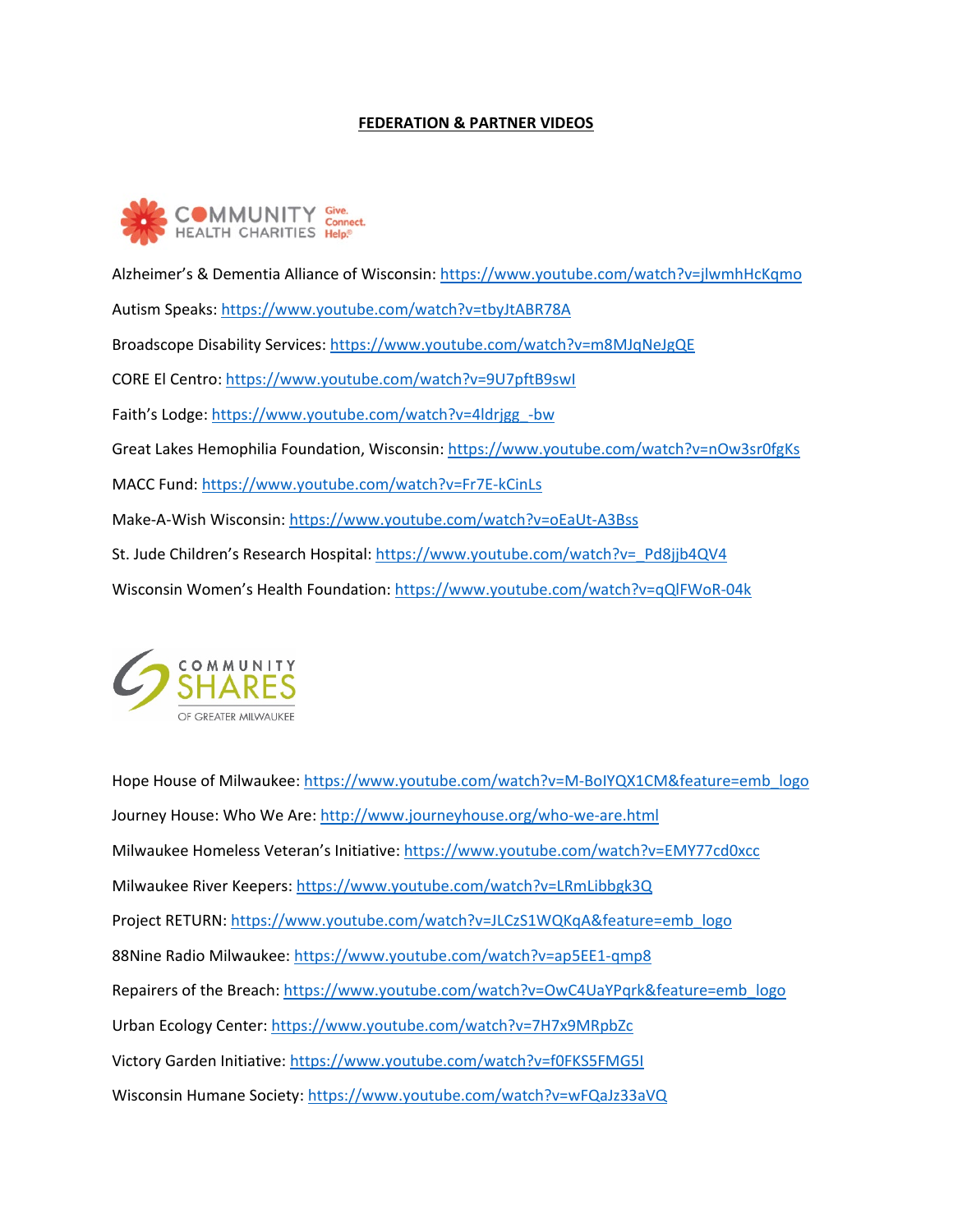

EarthShare:<https://www.youtube.com/watch?v=6Iks0fyE7Fw> Aldo Leopold Foundation:<https://www.youtube.com/watch?v=8UkyIbfVsTo> Door County Land Trust:<https://vimeo.com/421252975> Groundswell Conservancy:<https://www.youtube.com/watch?v=pQyPNi3Ooyo> Ice Age Trail Alliance: [https://www.youtube.com/watch?v=gYd\\_fR7EjIo](https://www.youtube.com/watch?v=gYd_fR7EjIo) The Nature Conservancy, Wisconsin Chapter[: https://www.youtube.com/watch?v=iWWE-WXFQGk](https://www.youtube.com/watch?v=iWWE-WXFQGk) Ozaukee Washington Land Trust:<https://www.youtube.com/watch?v=Gs9gEgXKN9g> RENEW Wisconsin:<https://www.youtube.com/watch?v=i0XMrOm4ifM> Riveredge Nature Center:<https://www.youtube.com/watch?v=YL0gEYJvD70> Schlitz Audubon Nature Center:<https://www.youtube.com/watch?v=RMN9ELoSMJE> Wisconsin Environmental Initiative[: https://www.youtube.com/watch?v=0-s\\_g9cpuOQ](https://www.youtube.com/watch?v=0-s_g9cpuOQ)



Center for Veterans Issues:<https://www.youtube.com/watch?v=IrvZckvLsEQ>

Hunger Task Force:<https://www.youtube.com/watch?v=HSupXuadGpw>

The Gathering:<https://www.youtube.com/watch?v=b1FzAUb5zl8>

Open Door Cafe:

<https://www.cbs58.com/news/natalies-everyday-heroes-chef-al-of-the-open-door-cafe>

St. Ben's Community Meal Program/House of Peace:<https://www.youtube.com/watch?v=b6KAkeRZkAk>

St. Vincent de Paul Society of Milwaukee:<https://www.youtube.com/watch?v=zmK3wbtUDkA>